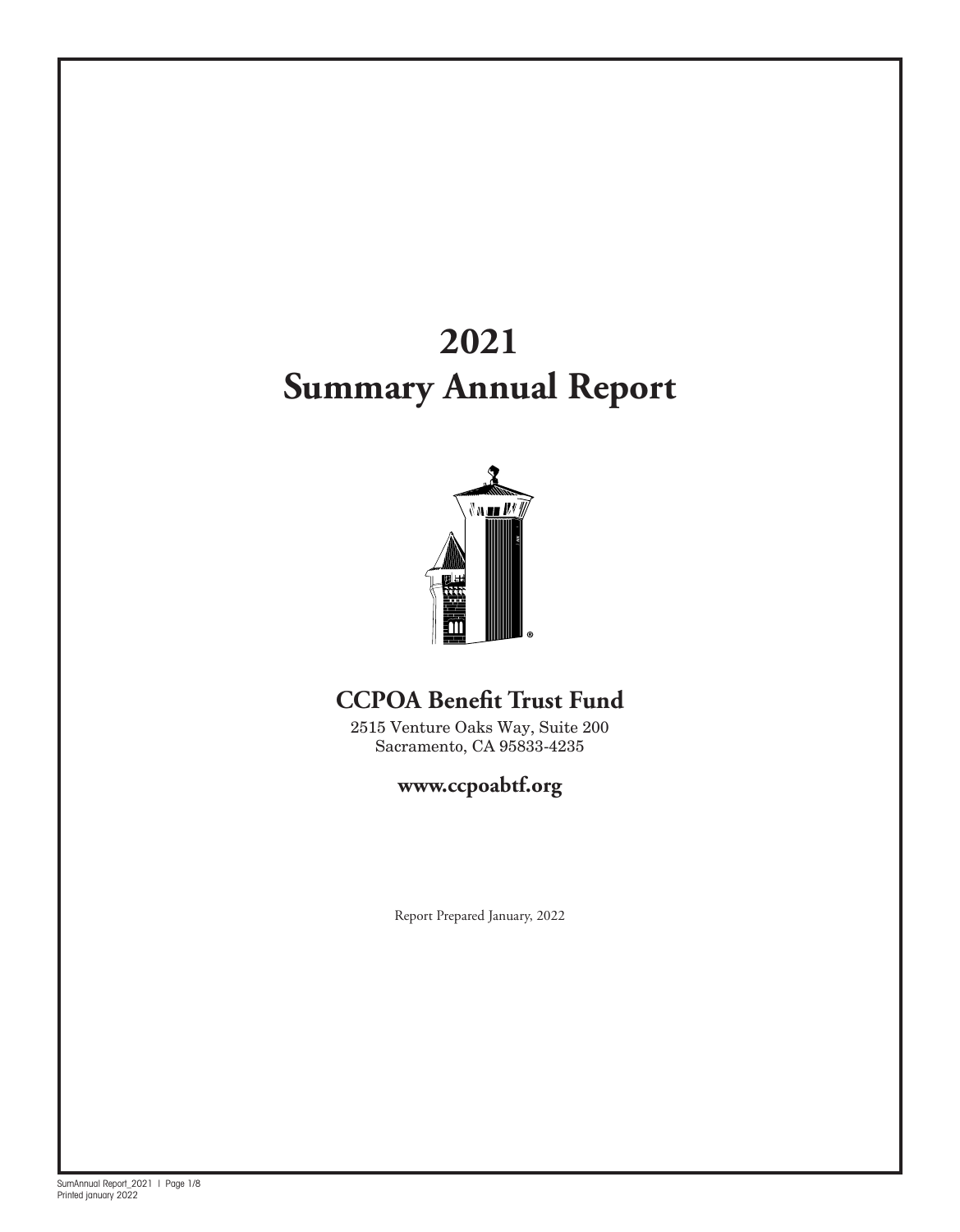

### **CONTENTS**

| 2021 Summary Annual Report for<br><b>CCPOA BENEFIT TRUST FUND WELFARE BENEFIT PLAN</b>    |
|-------------------------------------------------------------------------------------------|
| 2021 Summary Annual Report for<br><b>CCPOA BENEFIT TRUST FUND DISABILITY BENEFIT PLAN</b> |
| 2021 Summary Annual Report for<br>CCPOA BENEFIT TRUST FUND SUPPLEMENTAL BENEFIT PLAN      |
| 2021 Summary Annual Report for                                                            |
| Your Rights To                                                                            |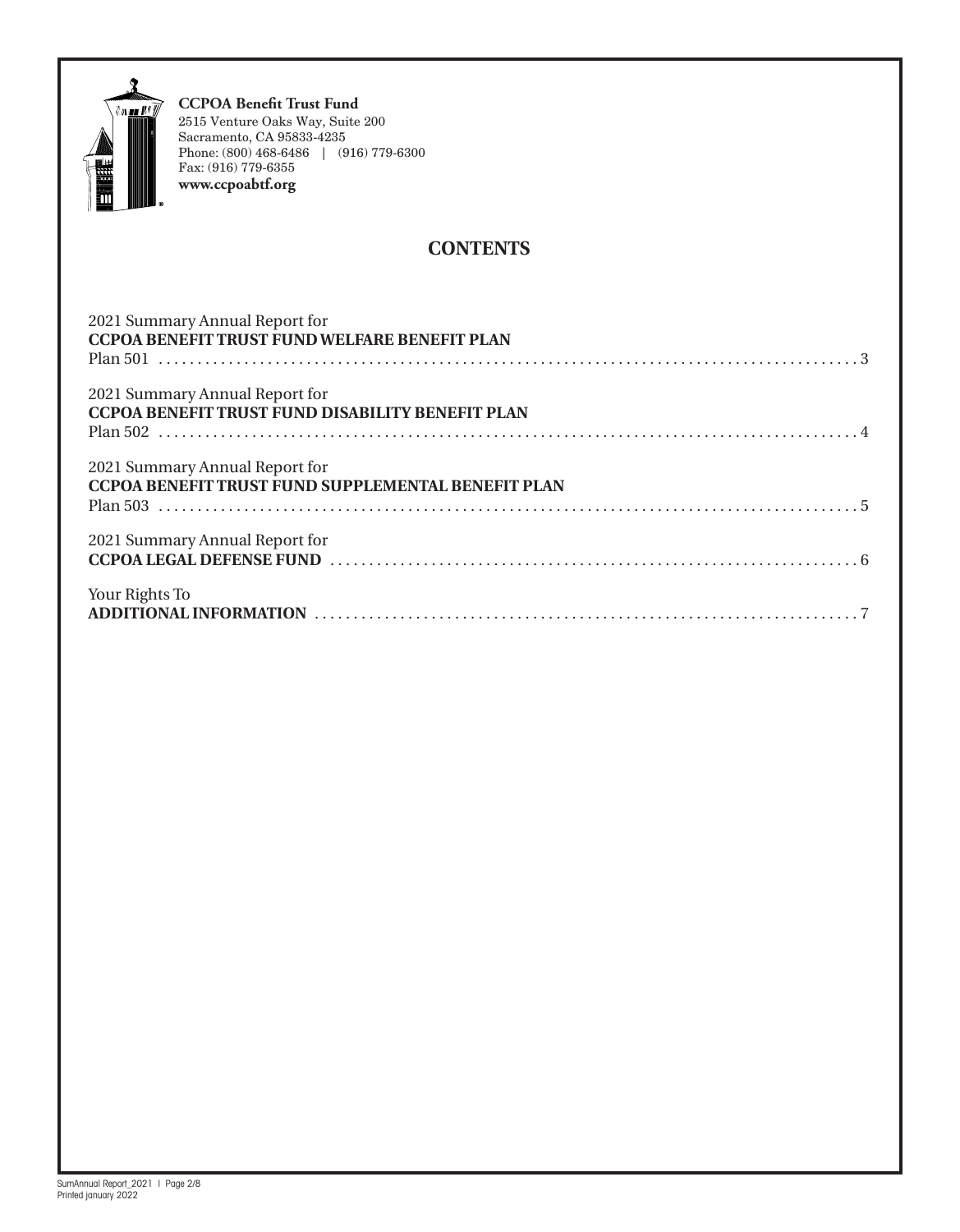

#### **2021 Summary Annual Report for**

#### **CCPOA BENEFIT TRUST FUND WELFARE BENEFIT PLAN**

#### **Plan 501**

This is a summary of the annual report of the CCPOA Benefit Trust Fund Welfare Benefit Plan, EIN 94-6459649, Plan 501, for the fiscal year ended March 31, 2021. The annual report has been filed with the Employee Benefits Security Administration, as required under the Employee Retirement Income Security Act of 1974 (ERISA).

The Board of Trustees of the CCPOA Benefit Trust Fund Welfare Benefit Plan has committed itself to pay certain supplemental dental, vision, and hearing aid claims incurred under the terms of the Plan.

#### **INSURANCE INFORMATION**

The plan has contracts with Fidelity Security Life, Jackson National Insurance Company, Combined Insurance Company of America, Combined States L.S., Inc., American Heritage Life Insurance Company, and New York Life Insurance Company to pay all life, accidental death and dismemberment claims, prepaid legal, and critical illness, cancer, and specific disease benefit claims incurred under the terms of the plan. The total premiums paid for the plan year ending March 31, 2021 were \$10,294,753.

#### **BASIC FINANCIAL STATEMENT**

The value of plan assets, after subtracting liabilities of the plan, was \$69,770,920 as of March 31, 2021, compared to \$60,443,838 as of April 1, 2020. During the plan year the plan experienced an increase in its net assets of \$9,327,082. This increase includes unrealized appreciation or depreciation in the value of plan assets; that is, the difference between the value of the plan's assets at the end of the year and the value of the assets at the beginning of the year or the cost of assets acquired during the year. During the plan year, the plan had total income of \$33,071,743, including employer contributions of \$5,078, participant contributions of \$18,643,510, earnings from investments of \$5,680,525, and other income of \$8,742,630.

Plan expenses were \$23,744,661. These expenses included \$7,734,627 in administrative expenses and \$16,010,034 in benefits paid to participants.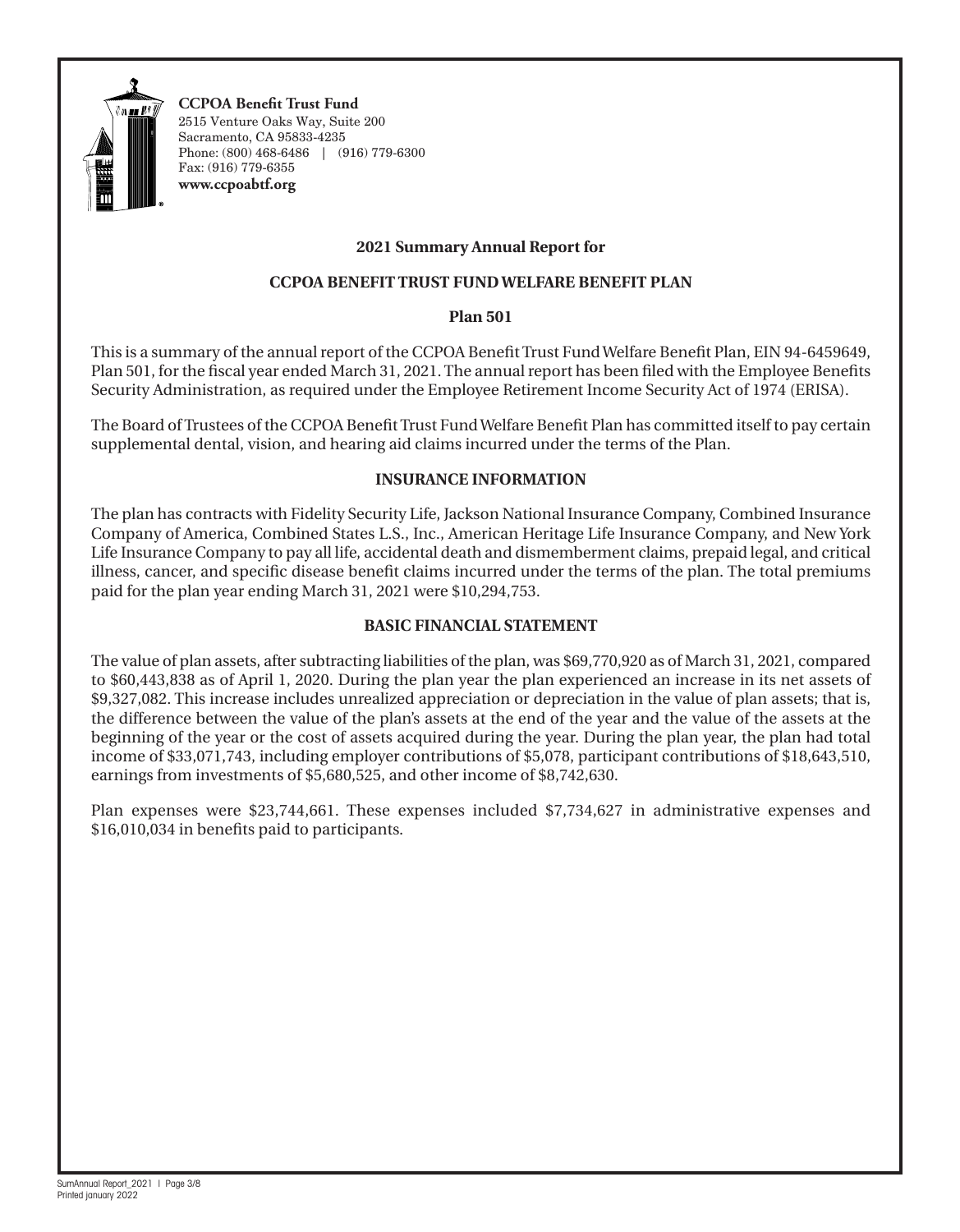

#### **2021 Summary Annual Report for**

#### **CCPOA BENEFIT TRUST FUND DISABILITY BENEFIT PLAN**

#### **Plan 502**

This is a summary of the annual report of the CCPOA Benefit Trust Fund Disability Benefit Plan, EIN 94-6459649 for the fiscal year ended March 31, 2021. The annual report has been filed with the Employee Benefits Security Administration, as required under the Employee Retirement Income Security Act of 1974 (ERISA).

The Board of Trustees of the CCPOA Benefit Trust Fund Disability Benefit Plan, has committed itself to pay all disability claims incurred under the terms of the plan.

#### **BASIC FINANCIAL STATEMENT**

The value of plan assets, after subtracting liabilities of the plan, was \$22,685,555 as of March 31, 2021, compared to \$16,258,069 as of April 1, 2020. During the plan year the plan experienced an increase in its net assets of \$6,427,486. This increase includes unrealized appreciation or depreciation in the value of plan assets; that is, the difference between the value of the plan's assets at the end of the year and the value of the assets at the beginning of the year or the cost of assets acquired during the year. During the plan year, the plan had total income of \$10,717,381, including participant contributions of \$5,711,766, and earnings from investments of \$5,005,615.

Plan expenses were \$4,289,895. These expenses included \$1,516,252 in administrative expenses and \$2,773,643 in benefits paid to participants.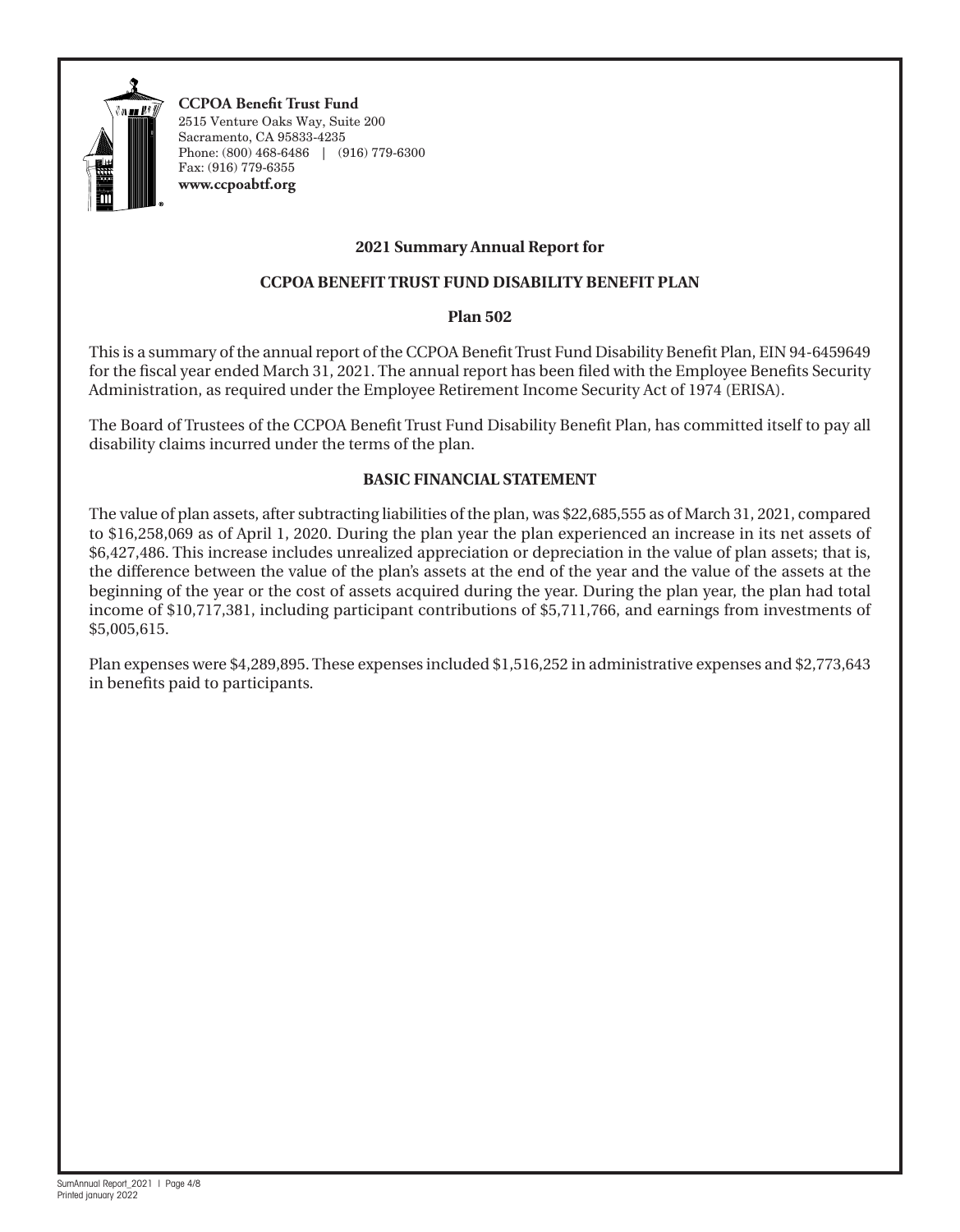

#### **2021 Summary Annual Report for**

#### **CCPOA BENEFIT TRUST FUND SUPPLEMENTAL BENEFIT PLAN**

#### **Plan 503**

This is a summary of the annual report of the CCPOA Benefit Trust Fund Supplemental Benefit Plan, EIN 94- 6459649, Plan 503, for the fiscal year ended March 31, 2021. The annual report has been filed with the Employee Benefits Security Administration, as required under the Employee Retirement Income Security Act of 1974 (ERISA).

The Board of Trustees of the CCPOA Benefit Trust Fund Supplemental Benefit Plan has committed itself to pay certain accidental death and dismemberment claims incurred under the terms of the plan.

#### **INSURANCE INFORMATION**

The plan has contracts with New York Life Insurance Company and Combined States L.S., Inc. to pay all life, accidental death and dismemberment and prepaid legal claims incurred under the terms of the plan. The total premiums paid for the plan year ending March 31, 2021 were \$3,138,831.

#### **BASIC FINANCIAL STATEMENT**

The value of plan assets, after subtracting liabilities of the plan, was \$21,065,012 as of March 31, 2021, compared to \$19,920,602 as of April 1, 2020. During the plan year the plan experienced an increase in its net assets of \$1,144,410. This increase includes unrealized appreciation or depreciation in the value of plan assets; that is, the difference between the value of the plan's assets at the end of the year and the value of the assets at the beginning of the year or the cost of assets acquired during the year. During the plan year, the plan had total income of \$19,234,180, including employer contributions of \$19,132,000 and earnings from investments of \$102,180.

Plan expenses were \$18,089,770. These expenses included \$204,713 in administrative expenses and \$17,885,057 in benefits paid to participants.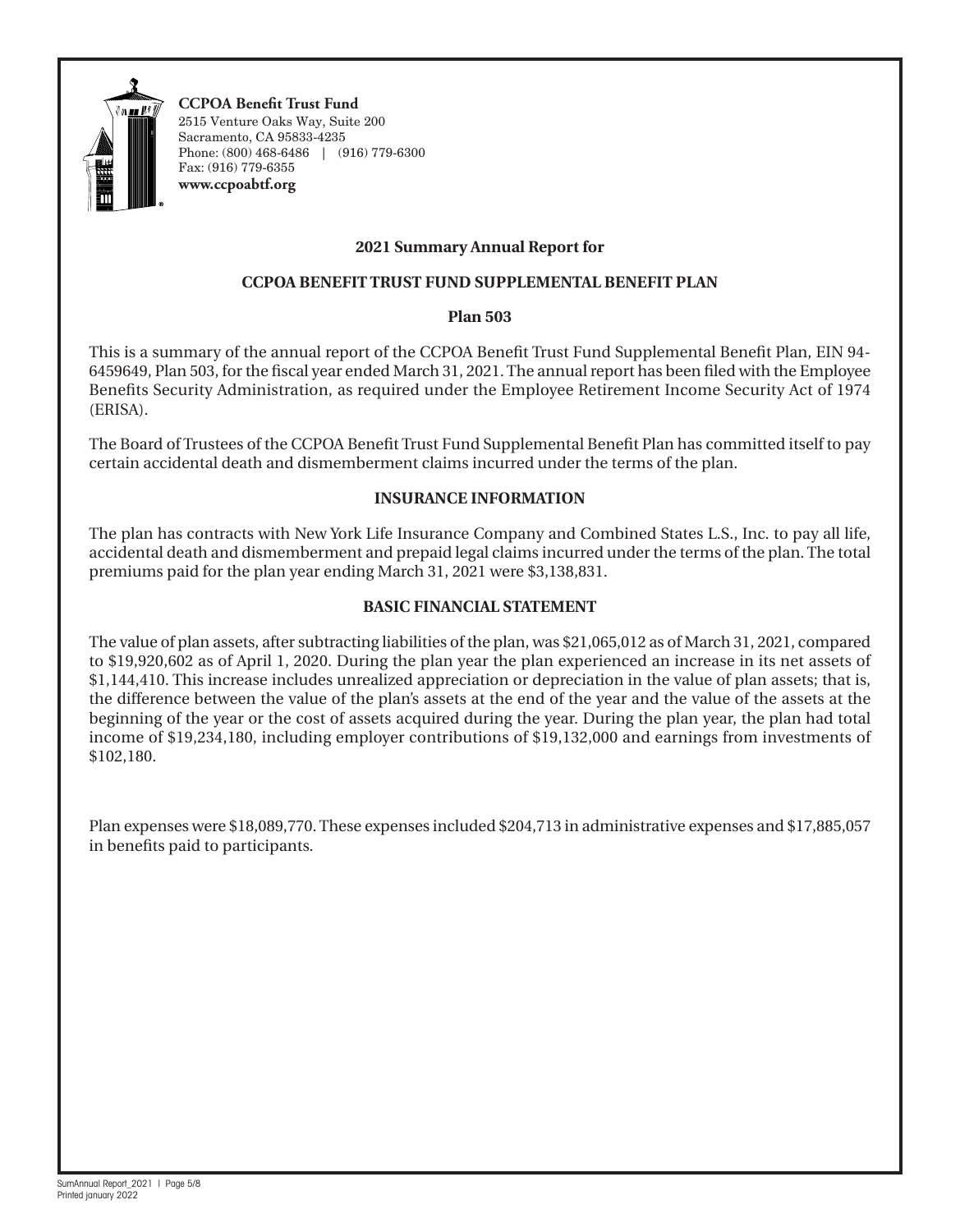

#### **2021 Summary Annual Report for**

#### **CCPOA LEGAL DEFENSE FUND**

This is a summary of the annual report of the CCPOA Legal Defense Fund, EIN 68-6072830, for the fiscal year ended March 31, 2021. The annual report has been filed with the Employee Benefits Security Administration, as required under the Employee Retirement Income Security Act of 1974 (ERISA).

The Board of Trustees of the CCPOA Legal Defense Fund has committed itself to pay certain legal benefits incurred under the terms of the plan.

#### **BASIC FINANCIAL STATEMENT**

The value of plan assets, after subtracting liabilities of the plan, was \$6,280,542 as of March 31, 2021, compared to \$6,257,101 as of April 1, 2020. During the plan year the plan experienced an increase in its net assets of \$23,441. This increase includes unrealized appreciation or depreciation in the value of plan assets; that is, the difference between the value of the plan's assets at the end of the year and the value of the assets at the beginning of the year or the cost of assets acquired during the year. During the plan year, the plan had total income of \$1,376,486, including participant contributions of \$981,795 and earnings from investments of \$394,691.

Plan expenses were \$1,353,045. These expenses included \$671,780 in administrative expenses and \$681,265 in benefits paid to participants.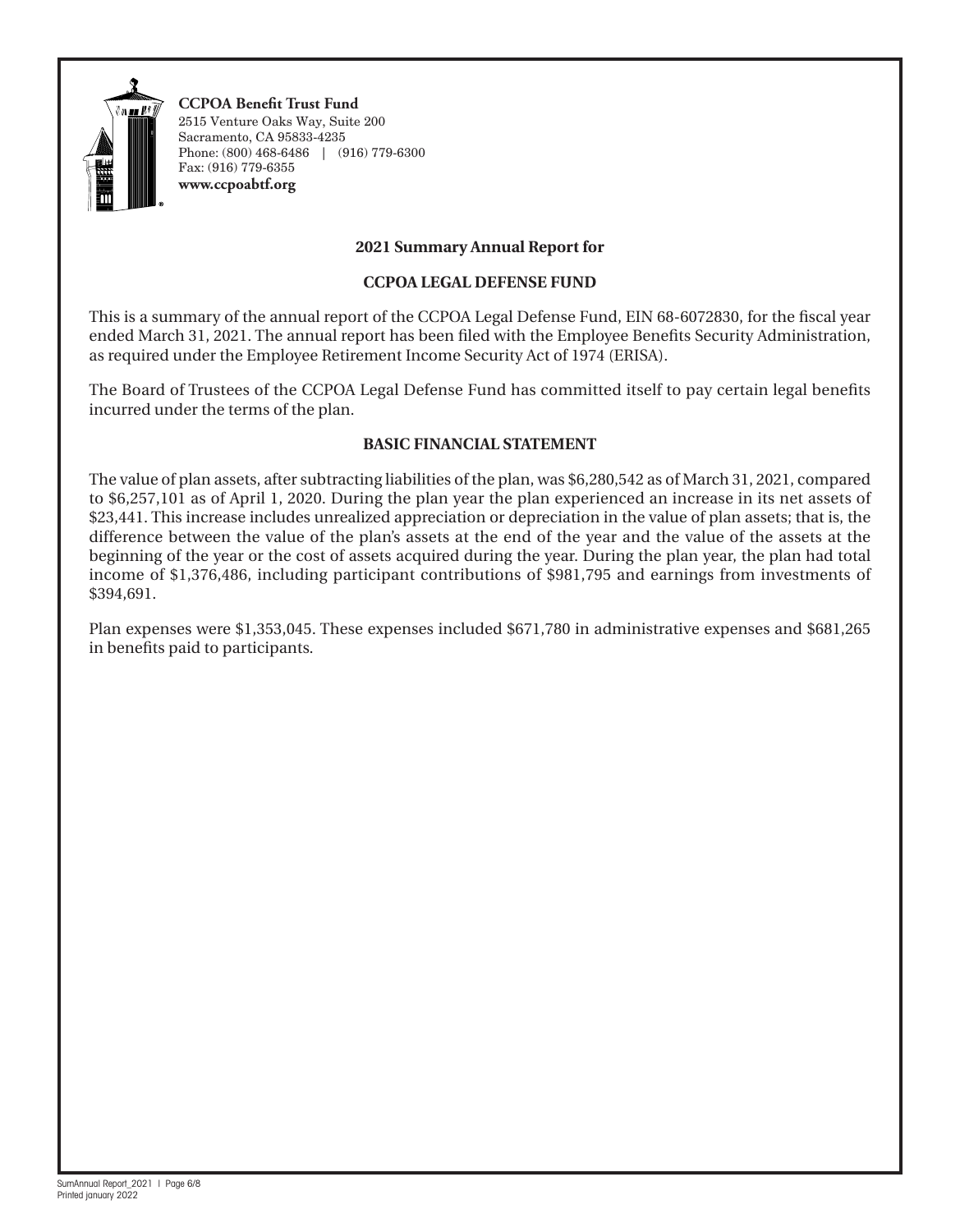

#### **YOUR RIGHTS TO ADDITIONAL INFORMATION**

You have the right to receive a copy of the full annual report, or any part thereof, on request. The items listed below are included in that report:

| <b>CCPOA Benefit Trust Fund</b><br><b>Welfare Benefit Plan</b><br>EIN 94-6459649<br>Plan No. 501 | <b>CCPOA Benefit Trust Fund</b><br><b>Disability Benefit Plan</b><br>EIN 94-6459649<br>Plan No. 502 | <b>CCPOA Benefit Trust Fund</b><br><b>Supplemental Benefit Plan</b><br>EIN 94-6459649<br>Plan No. 503 | <b>CCPOA Legal Defense</b><br>EIN 68-6072830<br>Trust No. 501                        |
|--------------------------------------------------------------------------------------------------|-----------------------------------------------------------------------------------------------------|-------------------------------------------------------------------------------------------------------|--------------------------------------------------------------------------------------|
| 1. An accountant's report;                                                                       | 1. An accountant's report;                                                                          | 1. An accountant's report;                                                                            | 1. An accountant's report;                                                           |
| 2. Financial information and<br>information on payments to<br>service providers;                 | 2. Financial information and<br>information on payments to<br>service providers; and                | 2. Financial information and<br>information on payments to<br>service providers; and                  | 2. Financial information and<br>information on payments to<br>service providers; and |
| 3. Assets held for investments:<br>and                                                           | 3. Assets held for investment.                                                                      | 3. Assets held for investment                                                                         | 3. Assets held for investments.                                                      |
| 4. Insurance information<br>including sales<br>commissions paid by<br>insurance carriers.        |                                                                                                     |                                                                                                       |                                                                                      |

To obtain a copy of the full annual report, or any part thereof, write or call the office of:

CCPOA Benefit Trust Fund 2515 Venture Oaks Way Suite 200 Sacramento, CA 95833-4235,

Telephone: (916) 779-6300.

The charge to cover copying costs will be \$18.00 for the full annual report, or \$.25 per page for any part thereof.

You also have the right to receive from the plan administrator, on request and at no charge, a statement of the assets and liabilities of the plan and accompanying notes, or a statement of income and expenses of the plan and accompanying notes, or both. If you request a copy of the full annual report from the plan administrator, these two statements and accompanying notes will be included as part of that report.

The charge to cover copying costs given above does not include a charge for the copying of these portions of the report because these portions are furnished without charge.

You also have the legally protected right to examine the annual report at the main office of the plan at: 2515 Venture Oaks Way, Suite 200 Sacramento, CA 95833-4235 and at the U.S. Department of Labor in Washington, DC or to obtain a copy from the U.S. Department of Labor upon payment of copying costs.

Requests to the Department should be addressed to: Public Disclosure Room, N-1513 Employee Benefits Security Administration U.S. Department of Labor 200 Constitution Avenue, N.W. Washington, DC 20210.

**BOARD OF TRUSTEES**